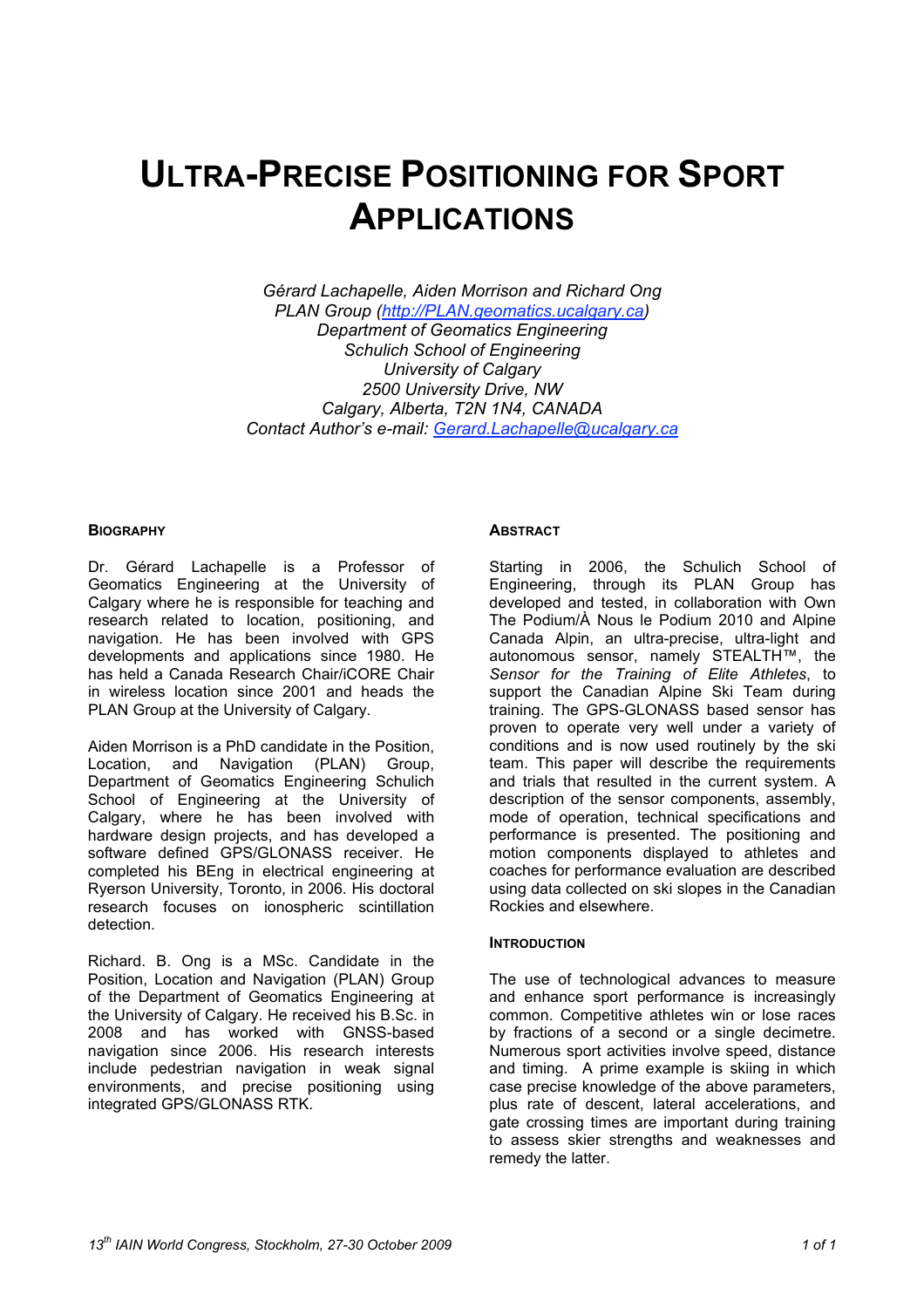GNSS has the potential to provide the above information to athletes and coaches. However equipment size, weight, power autonomy, signal tracking, accuracy, and availability performance pose major obstacles for skiing and most other sports. In this paper, the development and use of a GNSS-based system aimed at skiers is described. The *Sensor for the Training of Elite Athletes* (**STEALTH™**), whose development started in 2006, overcomes the above limitations and is now used operationally by the Canadian Alpine ski team during training. The project was launched by the PLAN Group of the Schulich School of Engineering, University of Calgary, in collaboration with *Own The Podium 2010/À Nous le Podium 2010* (OTP) and Alpine Canada Alpin (ACA). OTP is a national sport technical initiative designed to help Canada's winter athletes win the most number of medals at the 2010 Olympic Winter Games in Vancouver, and to place in the top three nations (gold medal count) at the 2010 Paralympic Winter Games. The project was deemed Top Secret until September 2009. ACA is the governing body for alpine ski racing in Canada. ACA manages the high performance programs for the athletes of the Canadian Alpine Ski Team and the Canadian Para-Alpine Ski Team who represent Canada throughout the world. NovAtel Inc provided the OEM V1G cards used in the system to ACA.

The initial technical requirements set for the wearable component of the device by ACA in 2006 were as follows:

- Detection of differences in line selection for the downhill, super-giant slalom, and giant slalom disciplines, and ski testing, at the 10 cm accuracy level
- Operation in ambient conditions to 20˚C
- Negligible influence on skiers up to 120 km  $h^{-1}$
- Post-mission accuracy better than 10 cm (position) and 1 ms (timing), 20 times per second
- Accuracy of 5 cm for gate survey
- Wearable device that would not exceed 500 g and would have autonomy of at least 4 hours
- Suitable data presentation to skiers and coaches

GNSS is in principle capable of meeting the above requirements using carrier phase measurements in fixed integer carrier phase ambiguity mode but many challenges arise. The first one is the weight, power autonomy, size and functionality of the wearable device, which should also be

unobtrusive and safe at speeds up to 120 km  $h^{-1}$ . A second one is ease of use of the equipment,<br>and data reduction, presentation and data reduction, presentation and interpretation. Finally the high mask angles of the topography surrounding ski slopes, which can easily reach 30˚ and occasionally 40˚, can prevent successful fixed integer carrier phase ambiguity resolution. These challenges had to be met simultaneously and early on in the development of the system hardware and software.

#### **INITIAL DEVELOPMENT AND TESTING**

An initial feasibility study using GPS was carried out in Fall 2006 in both pedestrian and ski mode to confirm that a differential real time kinematic (RTK) approach was feasible under the masking conditions encountered on average ski courses, namely up to 25˚ to 30˚. A single frequency receiver was selected for this purpose, namely a NovAtel OEM-V1 unit. Low cost inertial sensors were also added to the hardware, in case needed later. A key component in such an early trial was to have an independent reference system sufficiently accurate to verify the accuracy of the system under test. A HG-1700 based NovAtel SPAN™ GPS-INS system was used for this purpose, in order to maintain continuity and accuracy during the tests. The latter substantially increased the weight and power consumption of the equipment, as shown in Figure 1, but this was still acceptable for tests of short duration. Performance of the approach was deemed sufficiently good to move to a prototype approaching the desired specifications.

Development of a belt wearable, 470 g prototype proceeded quickly thereafter to further test the concept with ACA skiers. A GPS ANTCOM antenna of 170 g was used and mounted on ski helmets. Removable storage and sufficient power autonomy for four hours were added. Functions for gate survey and skiing modes were added for ease of use. The software used to process the differential carrier phase data in fixed integer ambiguity mode was initially FLYKIN+ and then PLANSoft, the latter being capable of processing GPS and GLONASS data as described later in the paper. Software to present the GPS results in a visual format adequate for interpretation by skiers and coaches was initiated. This software was named AlpineGNSS Graphics. Following early and successful testing by the authors at Lake Louise (www.skilouise.com) in February 2007, testing with members of the Alpine ski team took place at Panorama (www.panoramaresort.com) in April 2007. Installation of the prototype on a skier with a flexible belt is shown in Figure 1. The test was equally successful from both a position and timing aspect. The belt-fitted part of the equipment was deemed to be slightly too heavy. The decision to proceed with the design of an operational system with a yet lighter belt unit and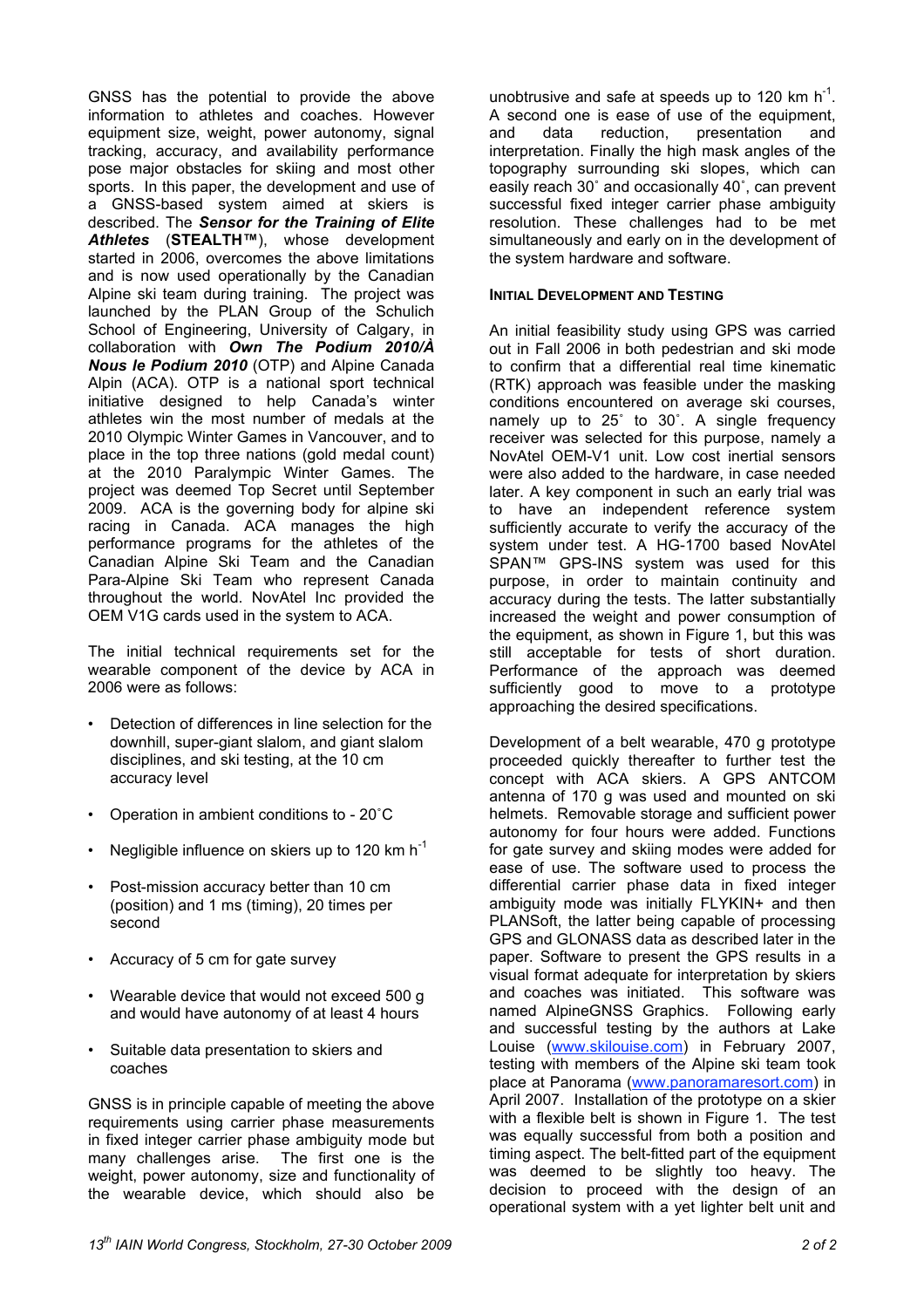the construction of several units for operational use by ACA by Fall 2007 was made. This was successfully completed in Summer 2007, as

described in the next section. Many of the OEMV1 cards were the GPS/GLONASS ready V1G model.



**Figure 1: Proof of concept testing (Fall06) and field testing (Apr07)**

## **OPERATIONAL SYSTEM**

As with any engineering design problem, the field portable hardware components of the system were created to optimize certain critical parameters while making reasoned trade-offs to speed development time and ease maintenance effort while remaining within a constrained budget. The first and foremost consideration during the early design stages was that the hardware components must interfere to as minimal a degree as possible with the natural motion and comfort of any athlete using the equipment, while still providing high quality data. To this end, after selecting the core GNSS technology that would be used within the system as the NovAtel OEM-V1G GPS+GLONASS receiver, other critical parameters had to be carefully constrained to useful ranges. The parameters of weight and size were selected as paramount targets for minimization, while secondary goals were set to control physical robustness, cold weather tolerance, runtime endurance, ease of data retrieval, and finally simplicity of user interaction.

The design features, which allow the satisfaction of these diverse goals, are presented herein in a top-down fashion to allow for an easier understanding of how component pieces of the integrated system interrelate. The first major design decision was that the use of any sort of

computer system running a traditional Operating System (OS) would be entirely undesirable from the point of view of size and power consumption (field endurance reduction), as the system could be tailored much more tightly to the end use by using entirely custom machine code running on an embedded micro-processor. While still capable of tens of millions of calculations per second, this type of processor has power needs on the order of a few thousandths of that required by the already selected GNSS receiver module (Microship 2009, NovAtel 2009).

The next critical design decision involved the extension of the runtime of the device in cold weather while maintaining a low weight and volume. The solution to this particular question proved to lie in the use of relatively new Lithium-Polymer chemistry-based batteries. The principal advantage to using these specific cells lay in the fact that without the requirement of a rigid outer metal shell, the cells could be molded to conform with available space under the system circuit board of the final application. Similar to the way in which iPod style devices attain small sizes using thin flexible power storage, the STEALTH hardware was architected to hold two thin cells weighing only 36 g in aggregate, but providing superior cold weather performance to that of a 1 kg lead-acid chemistry battery, while still being easily recharged in the field.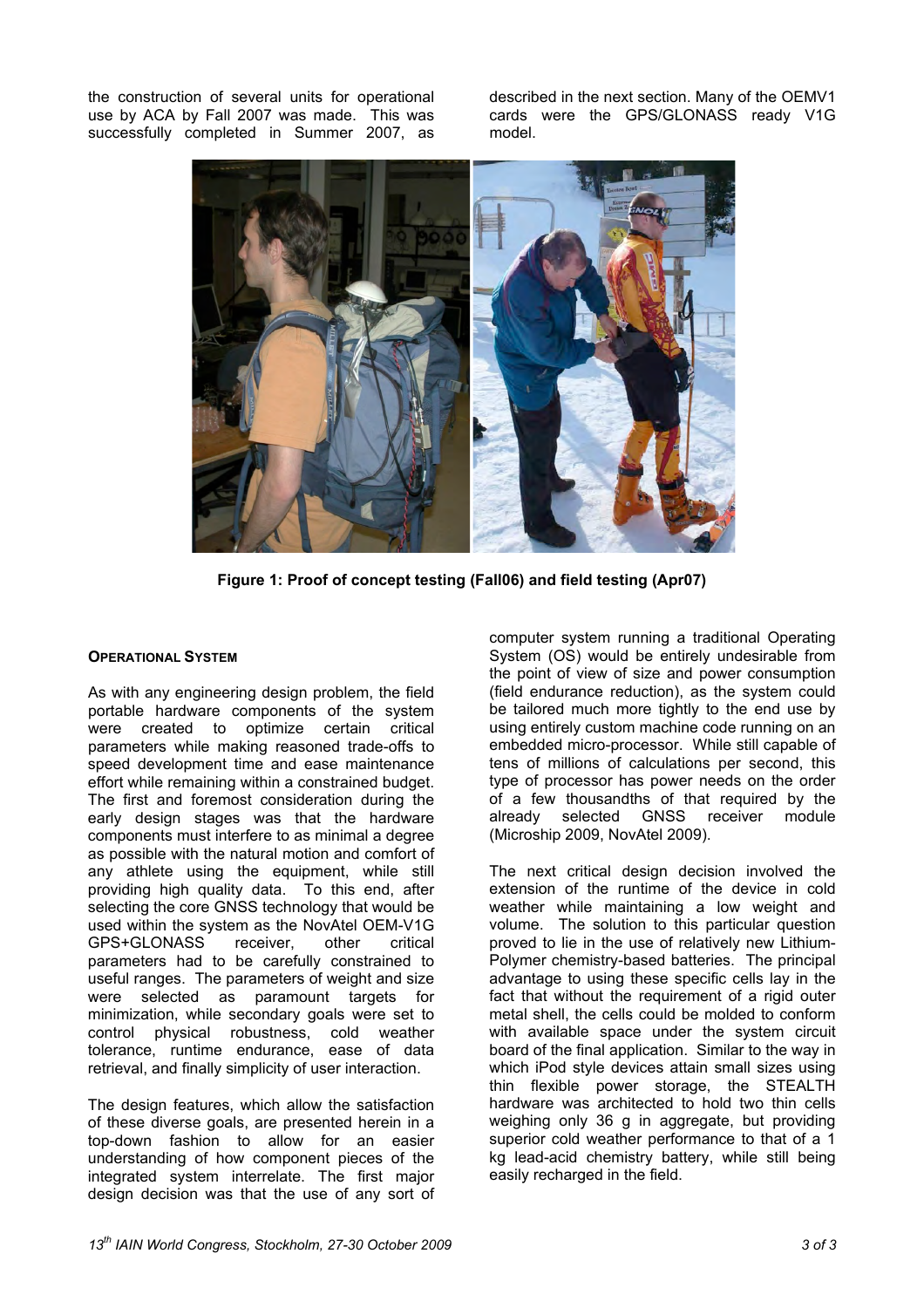The third design consideration was that of the robust enclosure that would be needed to protect the system from possible field mishaps, while at the same time remaining lightweight and compact. To provide robust, non-metallic casing while not relying on an injection molding process, the material black Delrin was chosen to protect and reinforce the system. Providing excellent shock and impact resistance while remaining light, and

requiring a maximum thickness of only 3.5 mm, the use of Delrin also allowed battery retaining grooves to be milled behind the system circuit board to further condense the layout of internal system components.

The embedded system architecture is shown in Figure 2 and the actual hardware in Figure 3.



**Figure 2 – Embedded system architecture**



**Figure 3 - STEALTH hardware**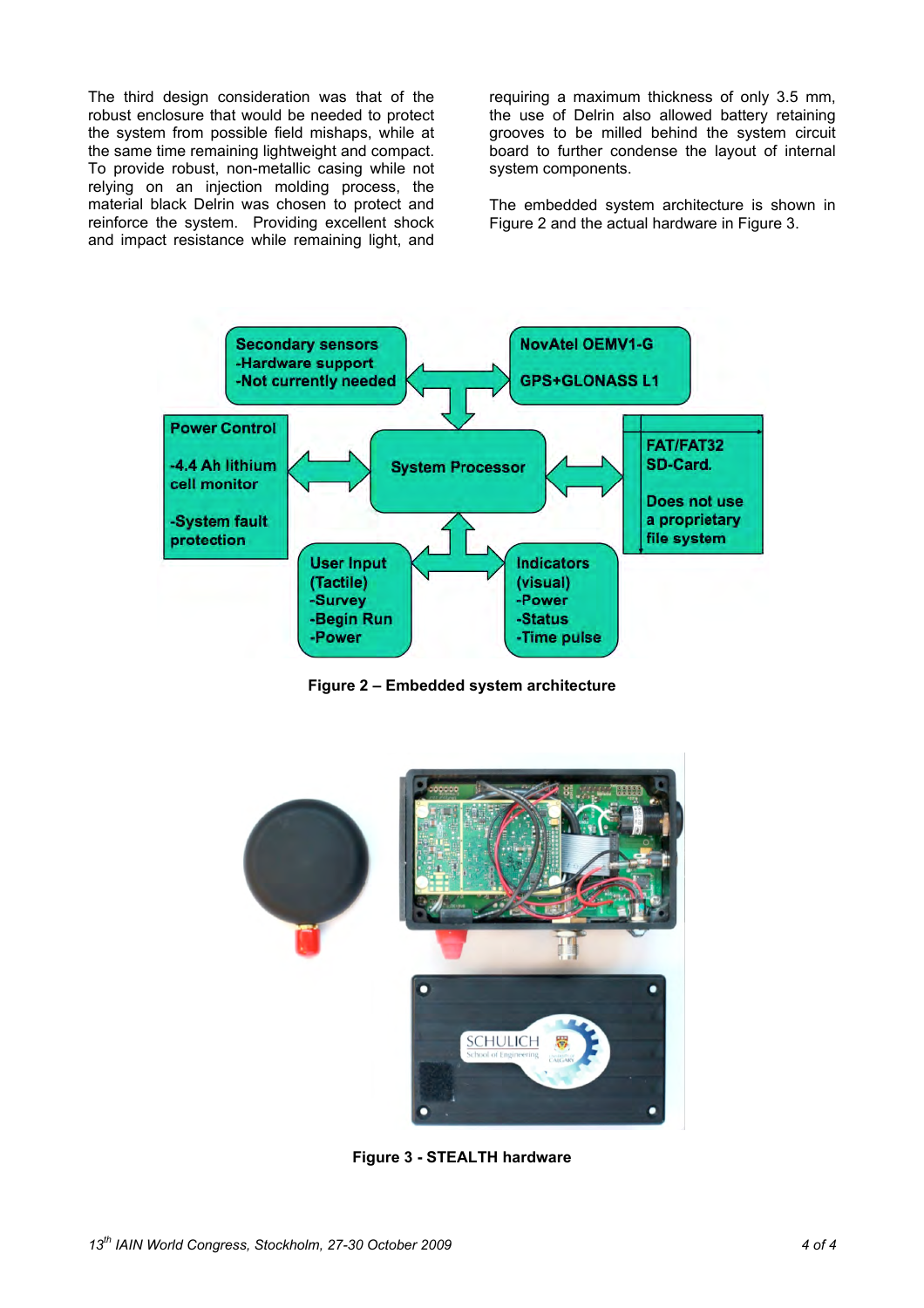The last major design decision was to use a standard memory card format to allow ease of user data handling, while still maintaining low power size and weight. The best choice to meet these requirements that was available at the time was a 'SD-Card' storage media. As an interesting side effect of this decision however, many changes to the embedded operating code of the microcontroller had to be heavily modified to work around the shortcomings of the media itself. The need for this consideration stems from the fact that all flash storage media in general, including SD cards, are effectively not capable of 'overwriting' pre-existing data with new data directly. Instead it is necessary to purge entire blocks of storage referred to as sectors before writing may occur. Each sector must be razed to a uniform state of all 1s before the data may be written in by clearing the appropriate bits to zero. In effect, unless the state of the media is thoroughly known ahead of time, it is necessary for the file system controller to purge each unit of data storage before use, causing additional latency before writing may occur. While a file system controller was used as an intermediary between the embedded system core and the removable memory cards, it was still necessary to adapt the system core to the operating mode of the file system controller. While two modes of access are available with SD card media, only the first is available for open usage, as the openly document Serial Peripheral Interconnect (SD Association 2009) access mode is widely documented and not restricted for access, while the second and far faster interface mode is a proprietary standard requiring licensing as well as specialized hardware. While the utilization of this storage technology provided significant advantages from the point of view of the user, it did place considerable design requirements on the creation of the embedded system code operating in the system microcontroller. Because of the need to provide data buffering during the aforementioned sector erasure delays while still servicing user interaction, memory constraints were very tight. Specifically, of the 6 kilobytes (6144 bytes) of total available RAM, all save 300 bytes were required for GNSS/file system data buffering, requiring a fully interrupt driven timing, user interaction and device interface driver system to operate in only these 300 bytes.

The antenna selected is the ANTCOM GG, capable of GPS/GLONASS tracking and shown on Figure 3. Its diameter is 67 mm, its height 20 mm, and mass 113 g. It uses a TNC connector for robustness.

## **GPS/GLONASS RTK Approach**

Post-processing of the GPS and GLONASS code and carrier phase measurements collected by the hardware component is done using the PLAN Group's PLANSoft™ processing software. PLANSoft™ is an RTK processing engine that incorporates both GPS and GLONASS data. It also implements the following features:

- A Kalman filter with a velocity random walk dynamic model
- Automatic calculation of the base station position to a single point accuracy of a few metres
- L1-only phase ambiguity resolution using LAMBDA followed by a sequential search
- Forward and reverse processing and combining
- Misclosure-based ambiguity validation
- Innovation-based fault detection.

Using GLONASS in RTK processing presents a special challenge. Conceptually, RTK is based on double-differenced (DD) phase measurements, which isolate the carrier phase ambiguities. This can be written as

$$
\nabla \Delta \phi = \left(\frac{\Delta \rho_{j}}{\lambda_{j}} - \frac{\Delta \rho_{i}}{\lambda_{i}}\right) + c\Delta dT \left(\frac{1}{\lambda_{j}} - \frac{1}{\lambda_{i}}\right) + \nabla \Delta N + \epsilon_{\nabla \Delta \phi}
$$

where  $\nabla \Delta \phi_i$  is the DD phase measurement, in units of cycles,

- is the single-differenced (SD) range to the *i*<sup>th</sup> satellite,
- is the wavelength of the signal from the *i*<sup>th</sup> satellite,
- $c\Delta dT$  is the SD clock offset in units of distance,  $\nabla \Delta N$  is the DD ambiguity,
- $\epsilon_{\nabla \Delta \phi}$  is the phase error term.

In the case of GPS, the wavelengths of signals from different satellites are the same, so the clock offset is eliminated. This is not the case with GLONASS, which uses frequency division multiple access (FDMA). The phase parameterization can be converted to units of distance and rearranged as follows:

$$
\nabla \Delta \Phi = \nabla \Delta \rho + \lambda_j \nabla \Delta N + \left(\lambda_j - \lambda_i\right) \Delta N_i + \epsilon_{\nabla \Delta \Phi}
$$

where  $\nabla \Delta \Phi$  is the DD phase measurements, in units of distance.

The above parameterization contains the DD range  $\nabla \Delta \rho$ , the DD ambiguity  $\nabla \Delta N$ , and the SD ambiguity of the reference satellite  $\Delta N_i$ . The latter term must be estimated separately, as it is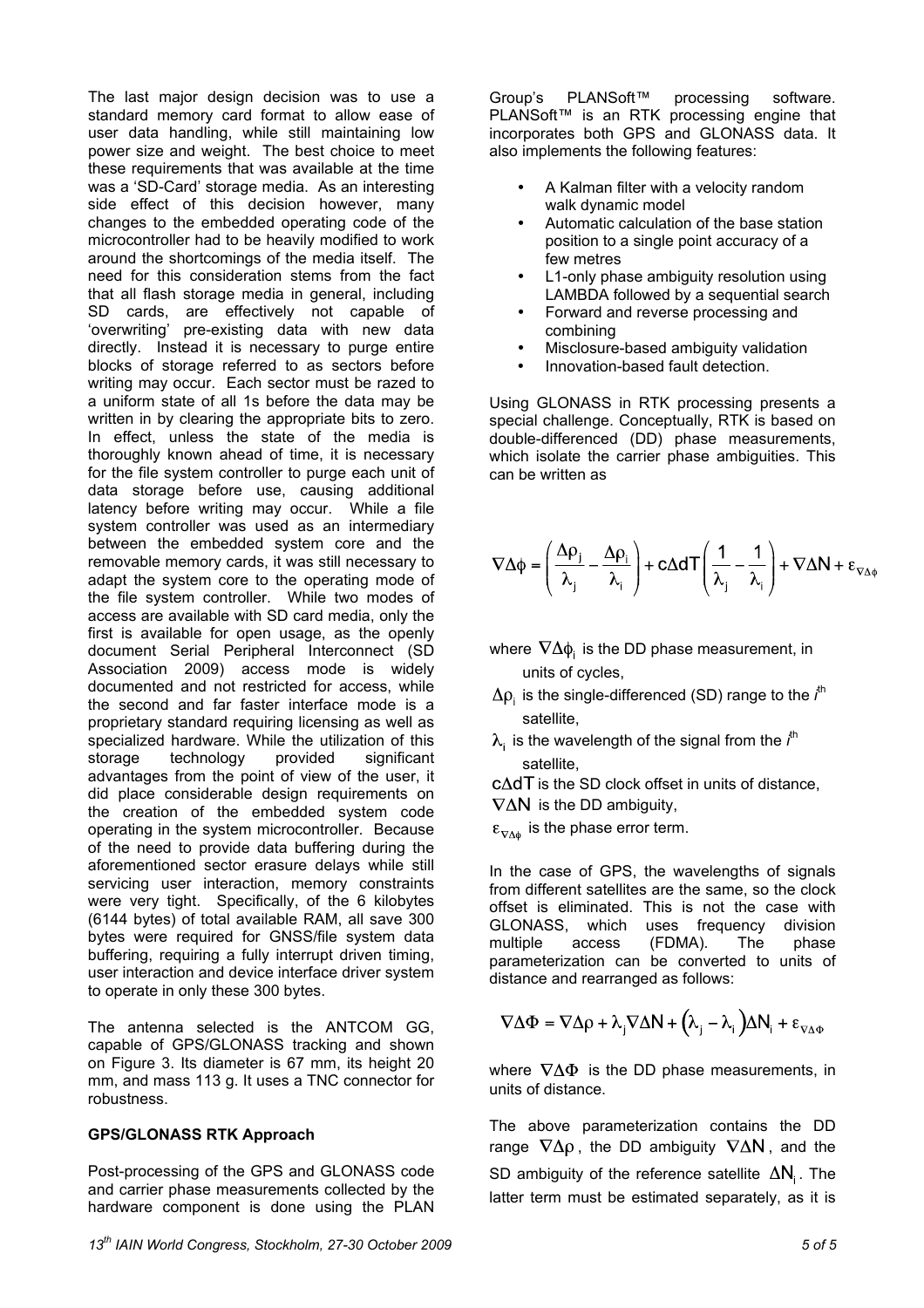not observable with DD measurements. Many methods for this estimation are available in the literature: e.g. use of a common oscillator (Keong & Lachapelle 2000), code-minus-carrier (Wang 2000), and the use of SD measurements in the estimation (Habrich et al 1999). The latter approach is used in PLANSoft™. SD measurements are used to estimate the position, velocity, clock states and SD ambiguities as

$$
x_{SD}
$$
 = [pos vel offset drift ΔN]

These states are transformed to the DD domain. Specifically, the SD ambiguities are transformed to DD ambiguities. The SD ambiguity of the

GLONASS reference satellite is also obtained in this manner. The states in the DD domain are outlined below:

$$
\mathbf{X}_{\text{DD}} = \begin{bmatrix} \text{pos} & \text{vel} & \Delta N^{\text{GLONASS BASE}} & \nabla \Delta N \end{bmatrix}
$$

The DD ambiguities are resolved to fixed integers if possible, or real numbers otherwise. The algorithm is outlined in the flowchart shown in Figure 4.



## **FIELD PROCEDURES**

The procedures for using STEALTH™ in the field are divided into three categories:

• *Base station*

The base station is located on the upper slope to maximize satellite signal availability. The maximum distance to skiers on the course is usually less than 2 km. A NovAtel OEMV3-G receiver attached to a 702-GG antenna is used. It is pre-programmed to log measurement data to a MicroSD memory card at a rate of 20 Hz for use in differential processing. The antenna is statically mounted on a tripod as shown in Figure 5.

## • *Gate survey*

Every course features gates that either define intervals for timing (e.g. start, intermediate, finish) or dictate the direction of the course. These must be accurately surveyed as they essentially define the course setup. The STEALTH™

hardware comes in two configurations: a gate configuration and a skier configuration. The gate unit is attached to a survey rod with an ANTCOM GG antenna, as shown in Figure 5. The gate hardware units have a timing feature that visually indicates 30-second intervals to the user.

To survey the gates, the user goes to each gate, presses the survey button, and stands still with the survey rod level for 30 seconds (the interval indicated by the visual timing feature). Post-processing of the static gate survey data determines the gate positions to an accuracy of 5 cm or better.

## • *Ski runs*

The skier configuration of the hardware is mounted on a flexible belt, which is worn by the skier. This unit is attached to an ANTCOM GG antenna, which is mounted on the skier's helmet. The skier hardware units have a time-tagging feature. The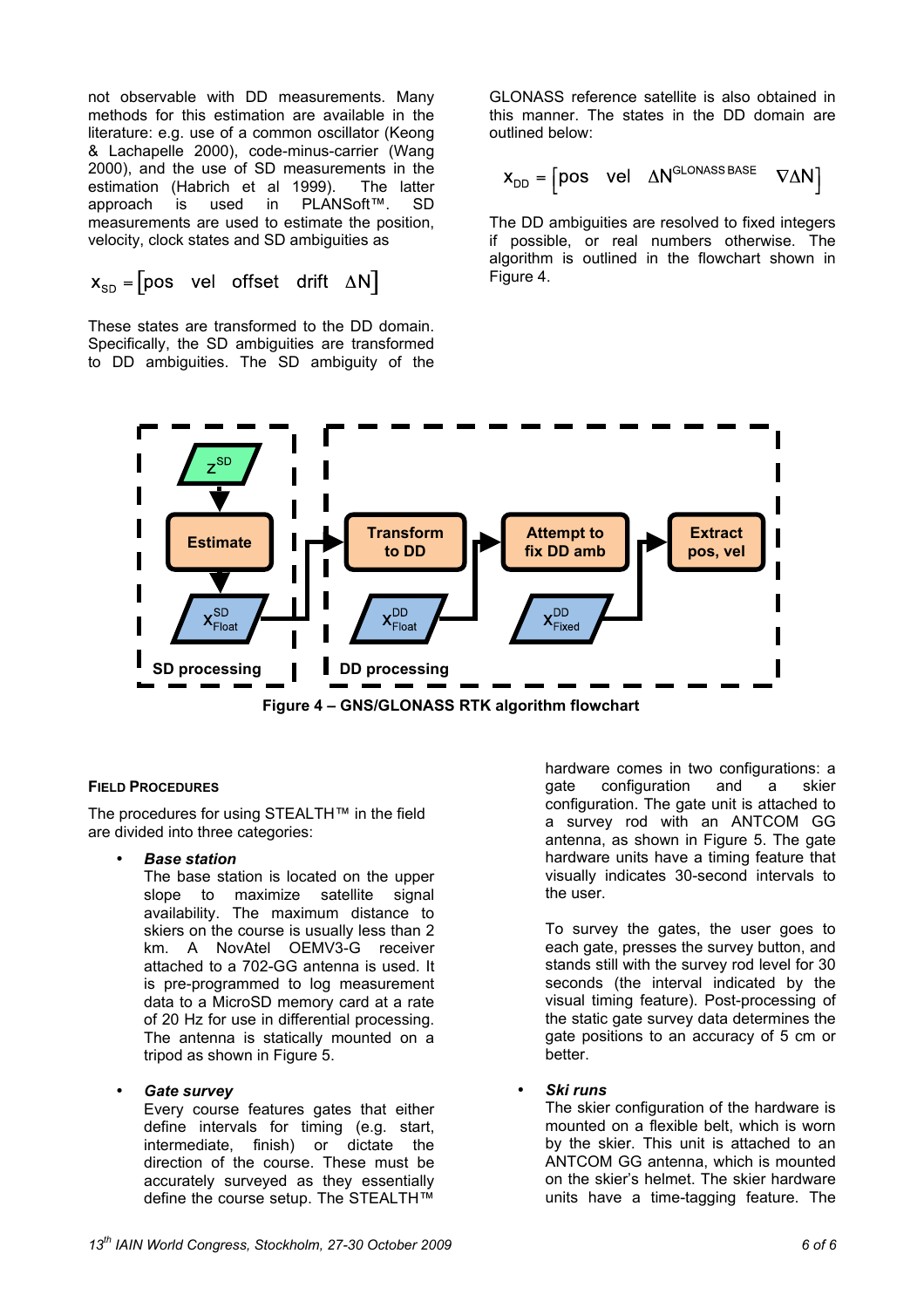system, as mounted on a skier, is shown in Figure 5.

At the beginning and end of each run, the skier stands still for 30 seconds. This is to give time for the phase ambiguities to

converge in the RTK processing. Before the skier crosses the start line, another user presses the time-tag button, which records the GPS time at which the skier starts skiing. The user does the same just after the skier crosses the finish line.



**Figure 5 - Base station, gate survey unit and skier equipped with STEALTH™**

#### **DATA DISPLAY WITH ALPINEGNSS GRAPHICS™**

After data collection in the field and postprocessing with PLANSoft™, the skier trajectories are displayed in the PLAN Group's interactive display software, AlpineGNSS Graphics™. Figure 6 shows a screenshot of the software. The trajectories of the skiers are projected into two views: parallel to the hill face, and a cross-section of the hill, giving a height profile. The start and finish lines are used to define the extent of the race course. In addition, the parameters of interest listed below are shown in the display. These parameters are derived from the 3D

position and velocity information available from RTK post-processing.

- Elapsed time, speed along track
- Distance travelled
- Speed
- Acceleration along and across track
- Turn radius
- Total run time
- Average speed

An interactive cursor can select any section of the course, displaying the above parameters at the cursor position. Intervals can be defined to analyze turns. In particular, the speed into and out of the interval is provided, allowing analysis of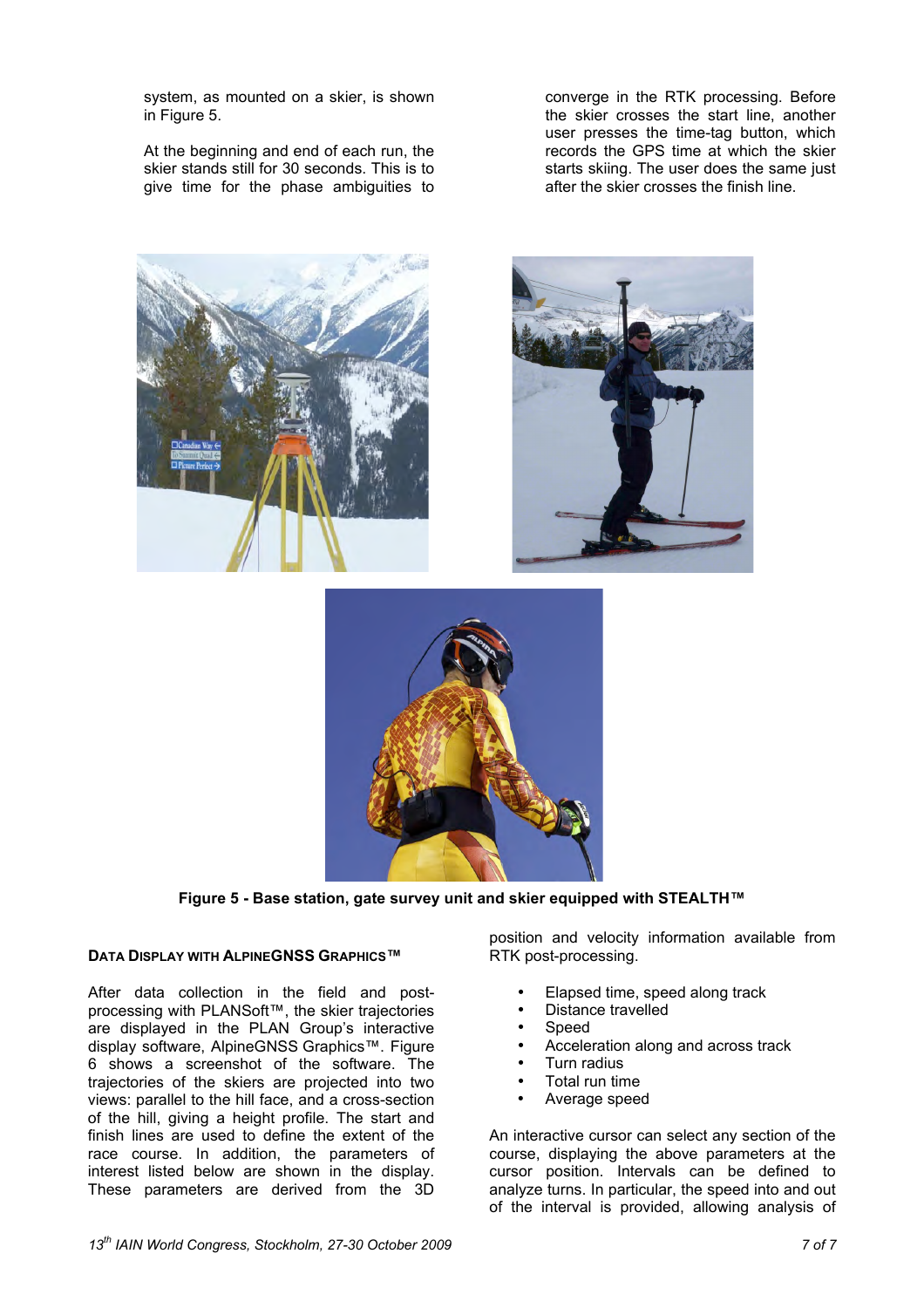how specific lines taken by the skier contribute to speed gained or lost through the turn.

The display also toggles between the interactive cursor and a real-time playback of the skier trajectories. Runs from different skiers are timesynchronized according to time elapsed from the start line. Across track accelerations reach several g's for the antenna on the helmet, which is still likely significantly lower than the corresponding values at the ski level.



**Figure 1 - AlpineGNSS Graphics™ screenshot**

## **TEST RESULTS**

STEALTH™ has been used successfully since Fall 2007. Sample results obtained in 2009 at two locations are presented below.

## Nakiska, Canada (www.skinakiska.com)

STEALTH performance was tested at this ski facility, which was the site of the Calgary 1988 Winter Olympics, in March 2009. The slopes feature a typical environment for ski racing with mask angles from the surroundings reach 25°, with most less than 15°. There were between 7 to 11 GPS and 3 to 8 GLONASS satellites visible at the time of the test. Seven runs were skied by the first author, with speeds of 25 to 55 km  $h^{-1}$ . The ski time for each run was five to six minutes. Flags were placed in the snow at the top and bottom of the hill to test repeatability and thus accuracy. At the beginning and end of each run, the skier stood still over the flags for 30 seconds. The expected agreement between each run was about 30 cm horizontally and better than 10 cm The system was performing in

GPS/GLONASS mode and the performance of GPS, GLONASS and combined GPS/GLONASS could be inter-compared. Circular mask angles of 10˚, 20˚ and 30˚ were superimposed on top of the natural but irregular masks caused by the topography.

Table 1 shows the percentage of fixed integer ambiguities for GPS, GLONASS and GPS/GLONASS for each of the three superimposed mask angles described above, using PLANSoft™. All topographic features were below 30˚. The use of GPS/GLONASS results in a 100% success rate with superimposed mask angles of 10˚ and 20˚, confirming the advantages of more numerous satellites. In practice, a value of 10˚ would be used. Table 2 shows the agreement at the beginning and end of the runs where the skier stood still at verification for 30 s. **Error! Reference source not found.** shows the static positions at the start and end of each run. The agreement is within the expected values quoted earlier and shows that the ambiguities were correctly resolved with a high degree of reliability.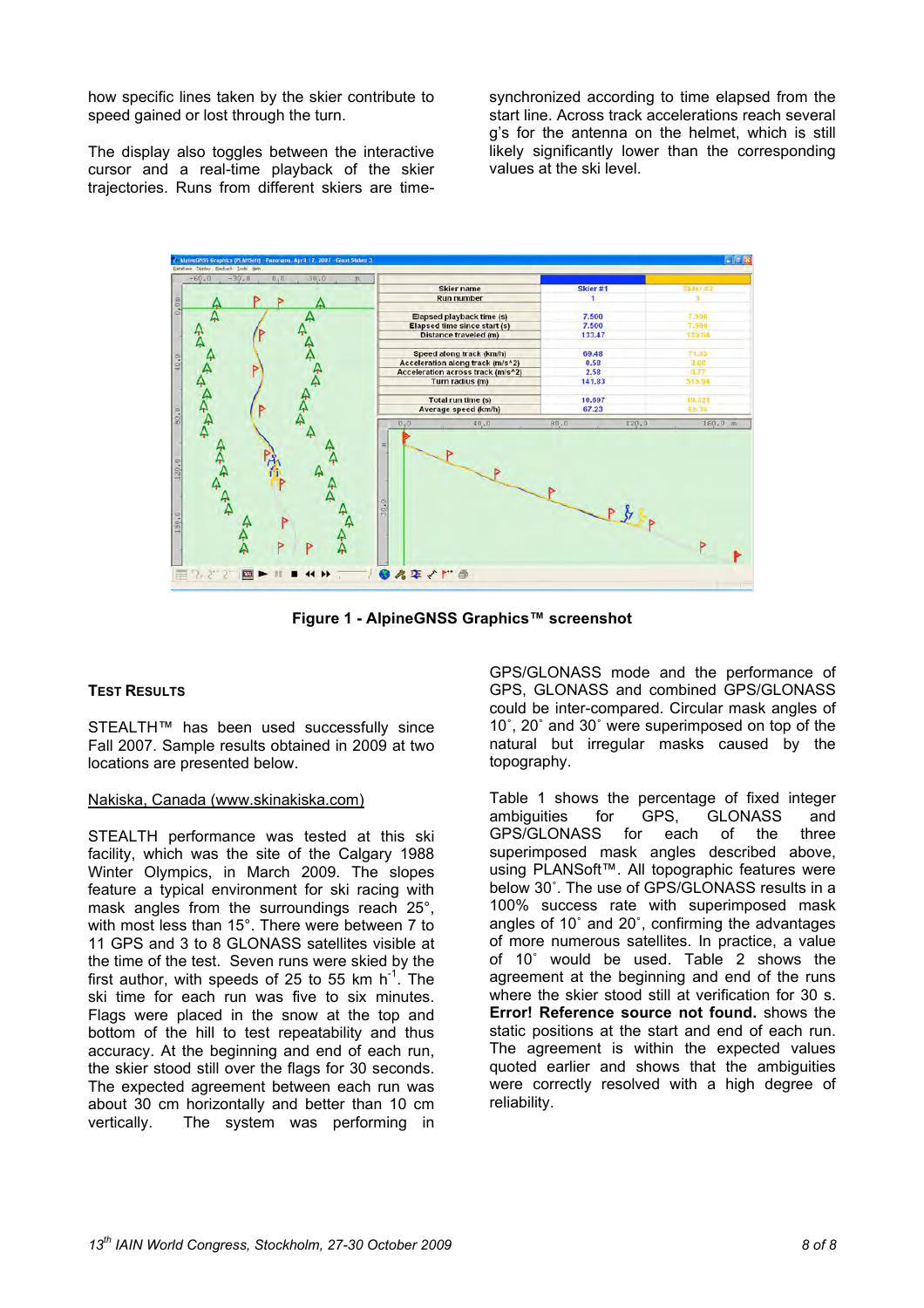| $1.400$ . The contraged of these integer animigative transferred than $0.000$ |            |                                            |                        |                                                         |  |  |  |  |  |
|-------------------------------------------------------------------------------|------------|--------------------------------------------|------------------------|---------------------------------------------------------|--|--|--|--|--|
|                                                                               |            | % of runs with correctly fixed ambiguities |                        |                                                         |  |  |  |  |  |
| Elevation<br>mask                                                             | <b>GPS</b> | <b>GLONASS</b>                             | GPS/<br><b>GLONASS</b> | Comments                                                |  |  |  |  |  |
| $10^{\circ}$                                                                  | 57%        | 43%                                        | 100%                   |                                                         |  |  |  |  |  |
| $20^{\circ}$                                                                  | 57%        | 43%                                        | 100%                   | Longer convergence time required for<br>GPS and GLONASS |  |  |  |  |  |
| $30^\circ$                                                                    | 29%        | Could not<br>compute<br>solutions          | 86%                    | GPS PDOP > 4 for five of seven runs                     |  |  |  |  |  |

**Table 1 - Percentages of fixed integer ambiguities - Nakiska tests (Mar09)**

**Table 2 - Agreement of run positions**

|                        |                         | Horizontal | Vertical |
|------------------------|-------------------------|------------|----------|
|                        | Standard deviation (cm) | 11         |          |
| Start                  | 95% confidence (cm)     | 27         | 2        |
| End                    | Standard deviation (cm) | 17         | 3        |
|                        | 95% confidence (cm)     | 42         | 6        |
| Expected accuracy (cm) |                         | 30         | 10       |



**Figure 7 - Positions at start and end of runs**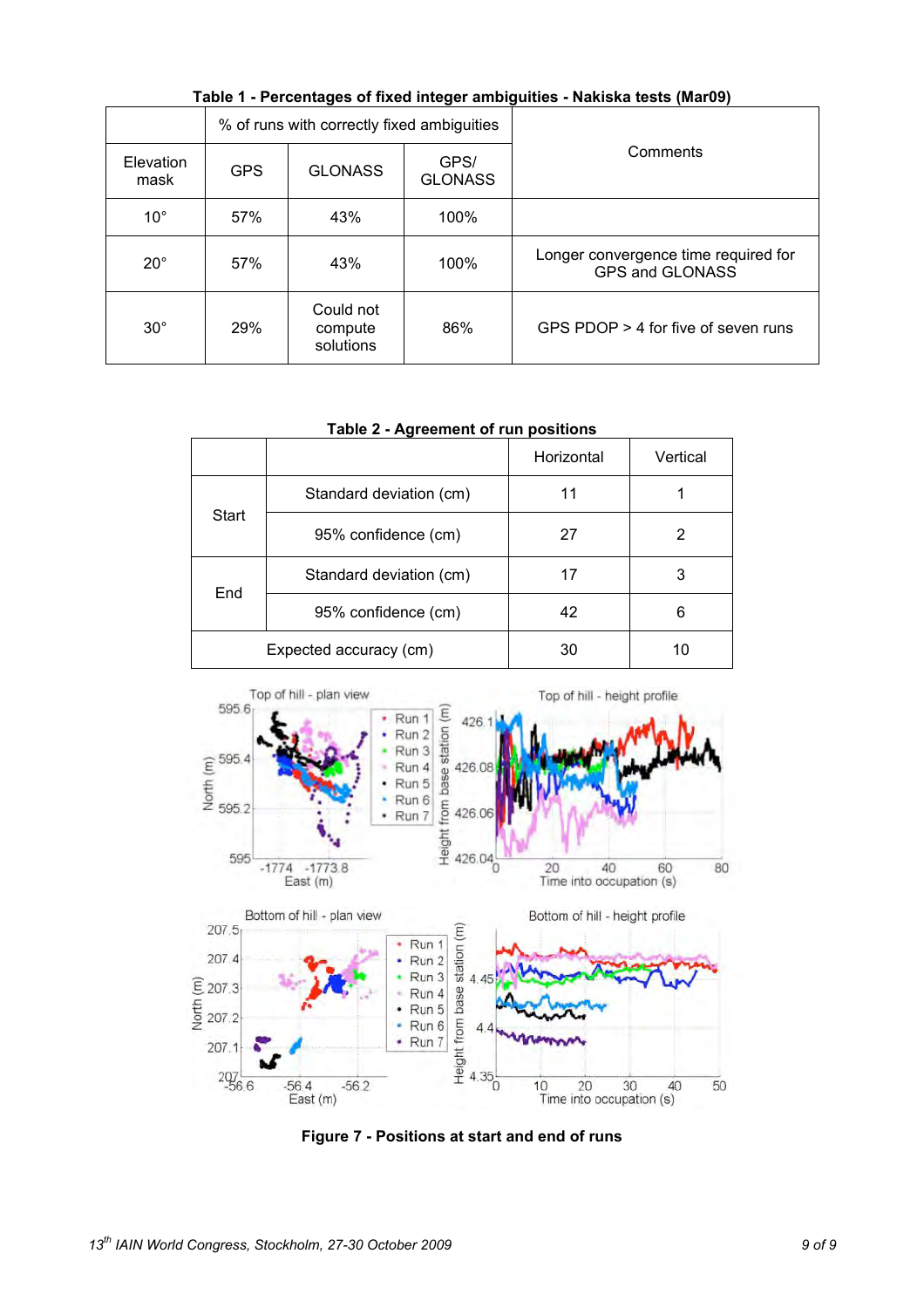## Portillo, Chile (www.skiportillo.com)

Training and ski testing by ACA skiers took place at the Portillo, Chile, in September 2009. This is a ski slope that has among the highest topographic mask angles encountered so far, namely 20° to 40°. Satellite visibility was accordingly reduced to five to eight GPS and three to five GLONASS satellites. The runs on the slope segment utilized were short at 30 to 40 s each. Speeds varied between 50 and 120 km  $h^{-1}$ . Under such extreme conditions of mask angles and short trajectory times, integer ambiguity determination becomes tenuous. Table 3 shows the percentage of fixed integer ambiguities for GPS and GPS/GLONASS, in addition to the position and velocity accuracies

estimated by the software. Again, the addition of GLONASS is very beneficial to enhance performance and results in a success rate of 76%. The estimated position accuracy is as expected for fixed ambiguity solutions. The high topographic mask angles and short run durations contributed to this lower success rate.

In the example shown in Figure 8, STEALTH™ is used to identify differences between two runs. The fastest (green) and slowest downhill runs (brown) are highlighted. The system identified the fastest run as having sharper corners around gates. The timing accuracy was within that of a separate system used by the skiers.

| rable 5 - Feriormance at Fortuno for SKI testing |                        |                                            |                                                     |  |  |  |  |
|--------------------------------------------------|------------------------|--------------------------------------------|-----------------------------------------------------|--|--|--|--|
|                                                  | Successful fix<br>rate | Estimated<br>position RMS<br>accuracy (cm) | <b>Estimated velocity</b><br>RMS accuracy<br>(km/h) |  |  |  |  |
| GPS-only                                         | 53%                    | 2.3                                        | 0.29                                                |  |  |  |  |
| GPS/GLONASS                                      | 76%                    | 1.8                                        | 0.22                                                |  |  |  |  |

**Table 3 - Performance at Portillo for ski testing**



**Figure 8 - Training run differences** 

## **CONCLUSIONS**

*STEATH™,* which consists of a highly portable field rugged unit, *PLANSoft™* and *AlpineGNSS Graphics™* software, is now used routinely and successfully by the Canadian Alpine Ski Team. The ease of use through straightforward interaction with the device in the field and the interactive data presentation and interaction with

*AlpineGNSS Graphics™* proved essential for the acceptance of the technology. While on most ski courses, the use of GPS/GLONASS results on successful integer ambiguity resolution, there are cases such as the ones presented here using data collected in Portillo, Chile, where the success rate is lower at 75% due to extreme mask angles of up to 40˚. In these cases, the use of a multiple frequency approach and a cascading ambiguity resolution scheme would likely help, but at the